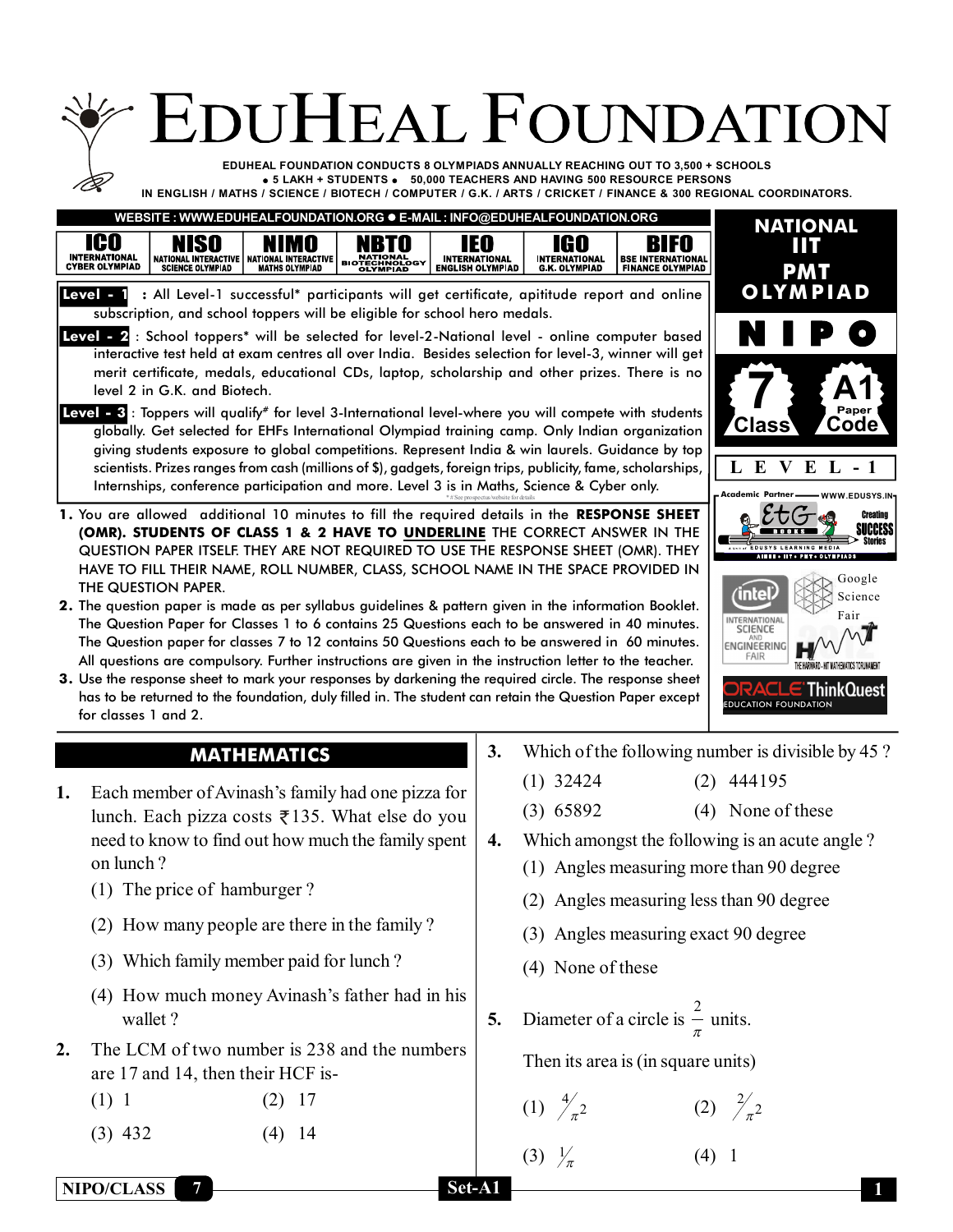- **6.** Which term refers to the end point of two rays forming an angle ?
	- (1) Bisector (2) Vertex
	- (3) Degrees (4) None of these
- **7.** In the figure, measure of  $\angle x$  is :



- $(1)$  60<sup>o</sup>  $(2)$  70<sup>o</sup>
- $(3)$  80<sup>o</sup> (4) None of these
- **8.** The missing value in the box, if

 $(24) \div (-2) = 9 + \square \times (-3)$  is

- $(1)$   $-12$  (2) 4
- $(3) -6$  (4) 7
- **9.** What is the value of the expression

$$
[18 - (-7) + (-2) - (+8)] ?
$$
  
(1) -18 (2) -15  
(3) 15 (4) 18

**10.** A number line from  $-1$  to 3 is divided into nine equal segments. What fraction points A and B?

| $-1$                                  |                                  |  | R |  | 3                               |
|---------------------------------------|----------------------------------|--|---|--|---------------------------------|
|                                       | $(1) \frac{4}{9}, \frac{16}{9}$  |  |   |  | (2) $\frac{8}{9}, \frac{32}{9}$ |
|                                       | (3) $\frac{14}{9}, \frac{20}{9}$ |  |   |  | (4) $\frac{2}{9}, \frac{5}{9}$  |
| In the expression $a + b + bc$ the va |                                  |  |   |  |                                 |

- **11.** In the expression  $a + b + bc$ , the variables are (1) a and b (2) a and bc
	- (3) a, b and c  $(4)$  None of these
- **12.** Which algebraic expression *correctly* represents the statement the square of the product of numbers *x* and *y* subtracted from the sum of their squares?

(1)  $x^2 + y^2 - x^2y^2$  (2)  $x^2y^2 - (x^2 + y^2)$ (3)  $(x+y)^2 - x^2y^2$  (4)  $x^2y^2 - (x+y)^2$ 

- **13.** What is the sum of the expressions  $(5x^2 + 7x^2y + 1)$ 7*xyz*),  $(3y^2 - 5yzx + 2yx^2)$  and  $(-4y^2 + z^2 + 4zxy (4x^2y)$ ? (1)  $x^2 + 6x^2y - 5xyz + y^2 - z^2$  $(x^2)$   $x^2 - 4x^2y + 3xyz + y^2 + z^2$ (3)  $5x^2 + 5x^2y + 6xyz - y^2 + z^2$ (4)  $4x^2 + 3x^2y - 7xyz + y^2 - z^2$ **14.** If  $\left(a - \frac{1}{a}\right) = 5$ , then the value  $a^2 + \frac{1}{a^2}$  $a^2 + \frac{1}{2}$  $+\frac{1}{a^2}$  is :  $(1)$  20  $(2)$  27  $(3)$  21  $(4)$  23
- **15.** A farmer has a 55 m long rectangular field that has an area of  $1650m^2$ . To prevent stray animals from entering his field, he wants to fence the field with two rounds of barbed wire, which costs Rs. 5 per metre. How much does the farmer need to spend on the barbed wire in order to fence his field?

$$
(1) Rs. 1,500 \t(2) Rs. 1,600
$$

$$
(3) Rs. 1,700 \t(4) Rs. 1,800
$$



What is the area of the given figure?

- (1) 420  $\text{cm}^2$ (2)  $410 \text{ cm}^2$
- $(3)$  400 cm<sup>2</sup> (4) 390  $cm<sup>2</sup>$

17. If 
$$
8^{x-1} = 2^{x+3}
$$
, then x is

- (1) 2 (2) 1
- $(3) 0$   $(4) 3$

**18.** Cube of  $\left(-\frac{1}{27}\right)$  is.......

$$
(1) \frac{-1}{19683} \qquad (2) \frac{1}{963}
$$

$$
(3) \ \frac{1}{850}
$$

 $(4)$  None of these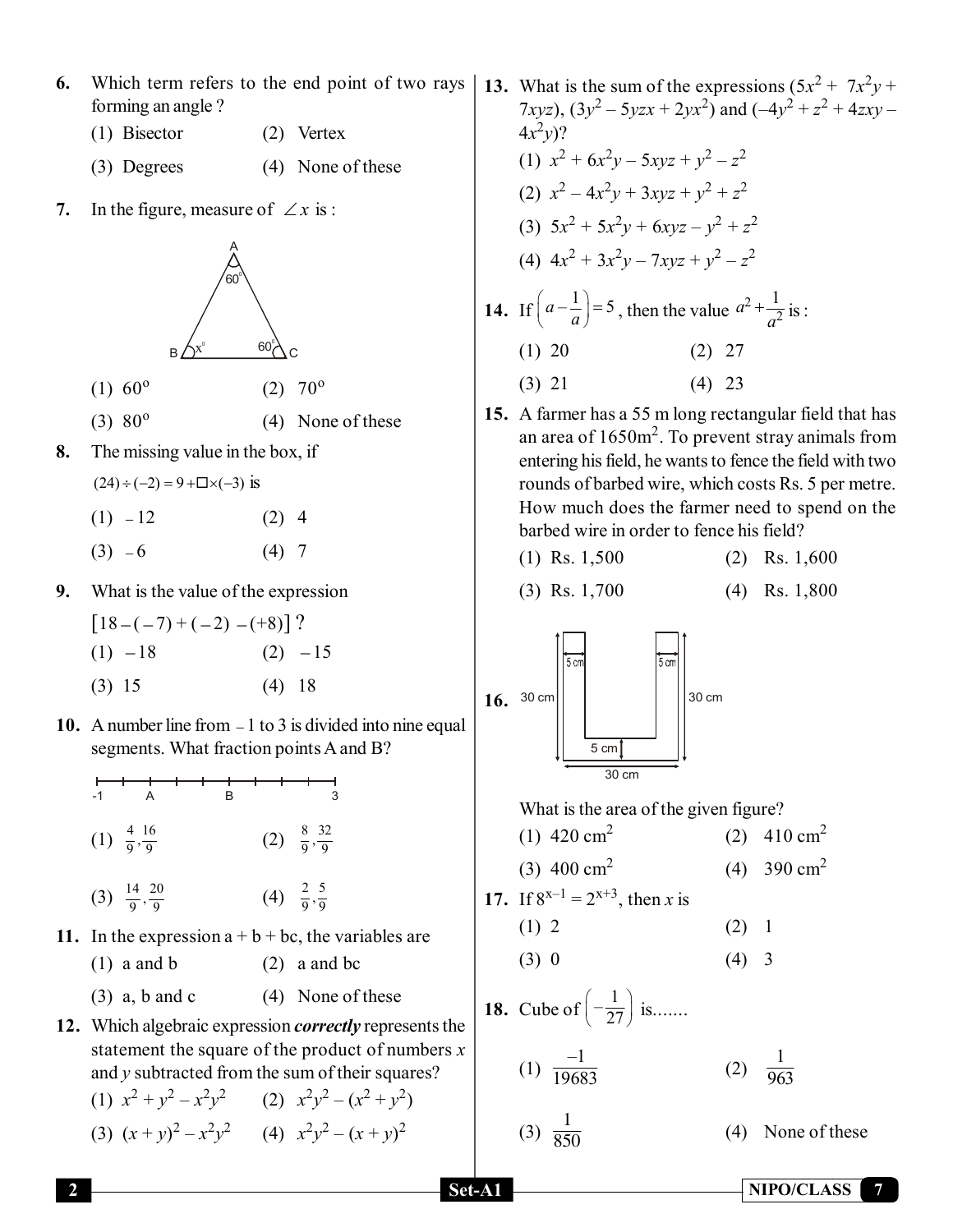- **19.** The value of 32  $\big)^{-3/5}$  $\left(\frac{32}{243}\right)^{3/2}$  is
	- $(1) \frac{27}{8}$  $(2)$  $rac{21}{8}$
	- (3)  $\frac{27}{11}$  $(4)$  None of these
- **20.** When 8 is added to two fifth of a number, it gives 30.

If  $x$  is the number, which equation represents the given situation?

- (1)  $8 + \frac{2}{5}x = 30$  (2)  $8x + \frac{2}{5} = 30$
- (3)  $5 + \frac{2x}{8} = 30$  (4) None of these
- **21.** Rohan and Sohan are two friends. Rohan has  $\bar{\tau}$  12 less than twice the amount of money that Sohan has. If Sohan has  $\bar{\tau}$  *p* and Rohan has  $\bar{\tau}$  21, then which equation represents the given situation?
	- (1)  $p + 21 = 2 \times 12$
	- (2) 2*p* + 12 = 21
	- (3)  $p 21 = 2 \times 12$
	- (4)  $2p 12 = 21$
- **22.**  $0.71 \times 0.005 \times 0.04$  is equal to
	- (1)  $1.42 \times 10^{-4}$  (2)  $1.53 \times 10^{-9}$ (3)  $14.2 \times 10^{-7}$  (4)  $0.14 \times 10^{-4}$
- **23.** If + means  $\times$  , means +, and  $\div$  means , then the value of  $7 + 4 - 3 \div 17 + (\div 1)$ 
	- $(1)$   $-17$   $(2)$  57
	- $(3)$  23  $(4)$  48
- **24.** The two consecutive prime numbers with difference 2 are called
	- (1) Co-primes (2) Twin primes
	- (3) Composites (4) Evens
- **25.** In the given figure,  $A_1A_2||B_1B_2$  and  $B_1B_2||C_1C_2$ .



What is the measure of the given angle x and y?

- (1)  $79^{\circ}$  amd  $123^{\circ}$ (2)  $101^{\circ}$  and  $57^{\circ}$
- (3)  $79^{\circ}$  and  $57^{\circ}$ (4)  $101^{\circ}$  and  $123^{\circ}$

## **SCIENCE**

**26.** Which is a protein deficiency disease ? (1) Osteomalacia (2) Kwashiorkor (3) Night Blindness (4) None of these **27.** Jute is obtained from which part of the jute plant ? (1) Leaves (2) Root (3) Stem (4) None of these **28.** A mixture formed by dissolving a material in some other substance is known as (1) Solvent (2) Solute (3) Solution (4) None of these **29.** Which of the following methods is used to separate small number of stone from rice ? (1) Handpicking (2) Winnowing (3) Threshing (4) None of these **30.** Which is a homogeneous mixture ? (1) Pond water (2) Oil and water (3) Air (4) None of these **31.** On a hot summer day, ice-cream melts faster than in winters. This process of melting is a (1) Chemical change (2) Physical change (3) Periodic change (4) None of these **32.** A plant which does not have distinct roots and stem is called (1) Algae (2) Moss (3) Both 1 and 2  $(4)$  None of these **33.** Muscles are attached to the bones with the help of (1) Tendons (2) Ligaments (3) Pivotal joints (4) None of these

 **NIPO/CLASS 7 Set-A1 3**